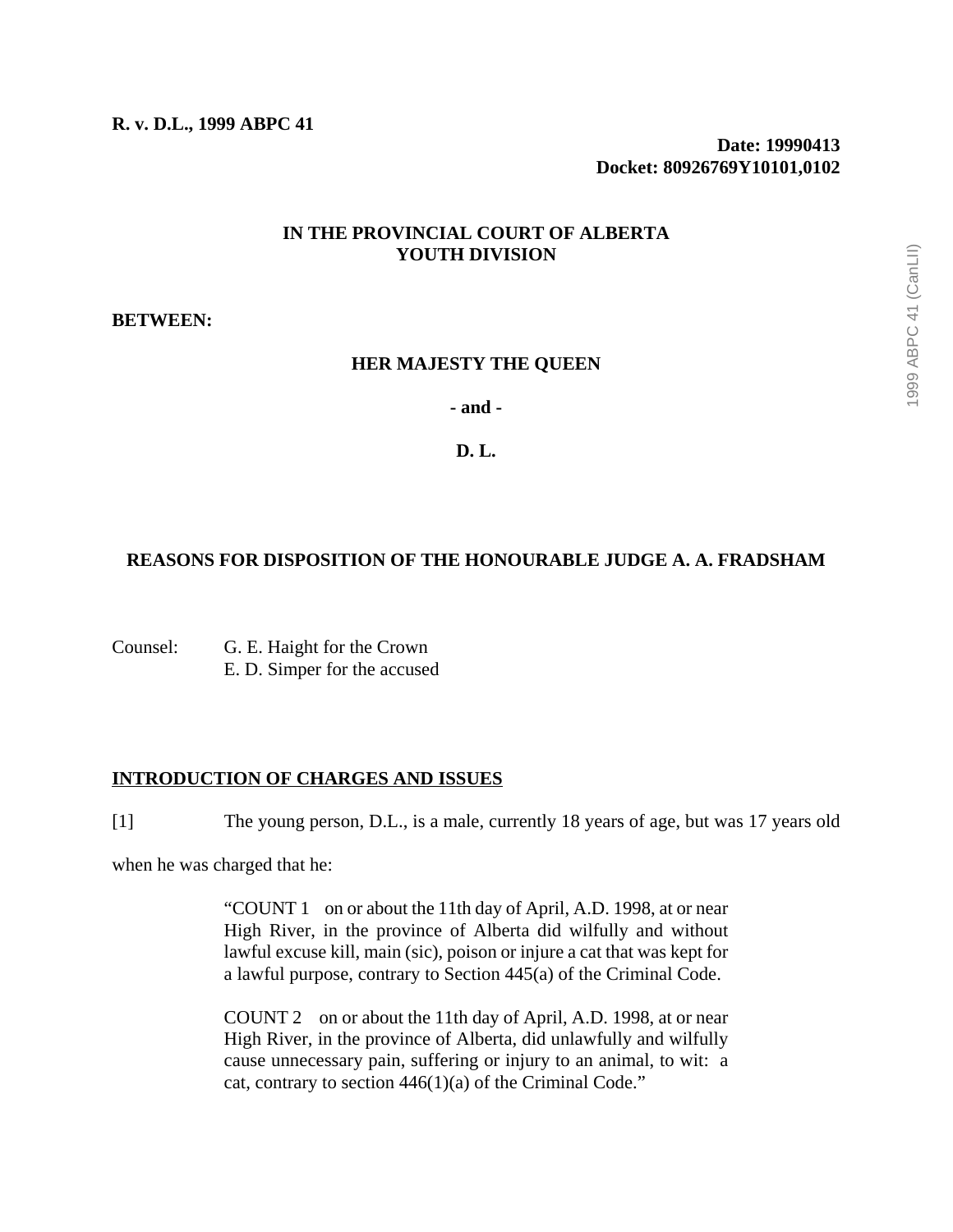[2] Apart from distilling the facts from the evidence, the issues that must be resolved are:

- (1) was the cat which was ultimately killed (there is no dispute that it was killed) an animal being kept, at the time, for a lawful purpose?
- (2) did D. L. wilfully and without lawful excuse kill, maim, or injure the cat?
- (3) did D. L. wilfully cause unnecessary pain, suffering or injury to the cat (the crux of this issue being what constitutes "unnecessary" pain, suffering or injury)?

# **FACTS**

[3] I have considered all the evidence, and the witnesses who gave it. My findings of fact are set out below.

[4] D.S. and C.S. are sisters, 18 and 16 years old respectively, who live with their mother in High River. For several months prior to April 11, 1998, they had assumed the care of a stray cat which had made itself known around their property. As C.S. described it, "...it was kind of a stray cat, we fed it, we let it in the house on cold nights, we basically took care of it like it was our own." I find as a fact that D.S. and C.S. had adopted the cat and assumed ownership and control of it. The cat had ceased to be a stray cat, and was, at the time of the alleged offences, a pet of D.S. and C.S.

[5] D.S. and C.S. testified that they had decided that they could no longer afford the expense of feeding the cat. I accept that they had come to that conclusion, but a more accurate description of the process was that they were unwilling to reorder their lists of personal priorities to allow them to properly discharge the obligation they had voluntarily assumed. In any event, they decided that the cat had to go.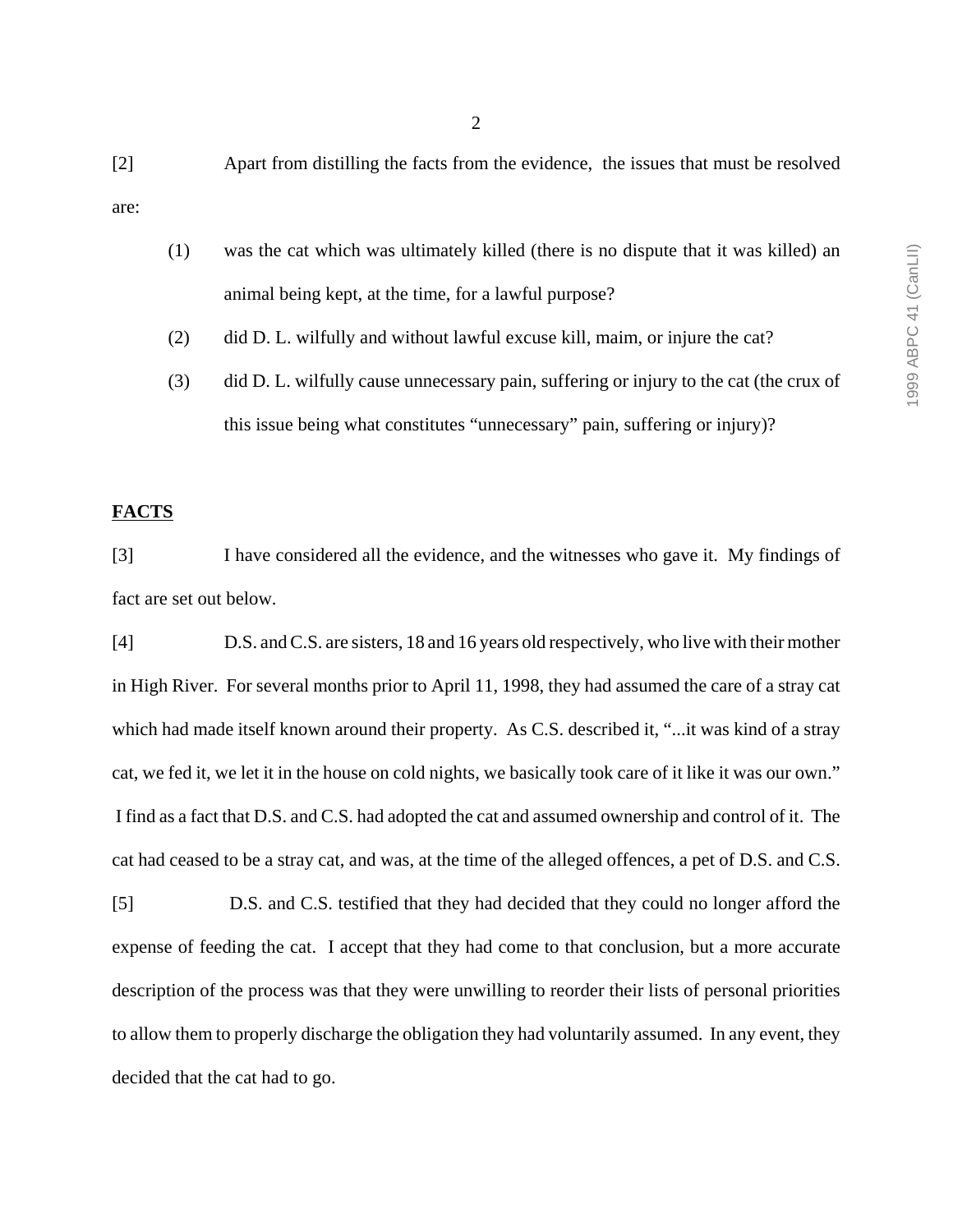[6] On April 11, 1998, at approximately 3:00 to 4:00 P.M., D.L. was at the home of D.S. and C.S., together with A.S. and C.A. (C.A. is separately charged with these offences, but is currently at large with an arrest warrant outstanding for him). C.S. said to D.L. and C.A. that she and her sister needed to dispose of the cat. In the words of C.S. at the trial: "I said that we couldn't take care of the cat, we needed to get rid of it. I asked them to go, drop it off, go get rid of it, do something with it, just not there." Both D.S. (who concurred with C.S.'s request), and C.S. testified that they did not expect D.L. and C.A. to kill the cat; they expected that they would take the cat to some farm in the vicinity and abandon it. I do not accept their evidence on that point. I am completely satisfied that they knew full well that they were asking the two males to dispose of the cat, and that it might well involve killing it. It was for that reason that C.S. told D.L. and C.A. to go somewhere else to commit the deed. They may not have envisaged the method that would be adopted to kill the cat, but they knew that its death was a likely result of their request.

[7] C.S. retrieved the cat (which was in the house), and gave it to C.A. who took it to the kitchen. In the kitchen, C.A. began to strangle the cat with his hands around its neck.

[8] C.S. went outside and waited by the patio door. The accused young person, D.L., went outside sometime after the cat was strangled and before it was ultimately thrown outside. A.S. and D.S. stayed in the kitchen for the duration of C.A.'s abuse of the cat.

[9] C.A., after strangling the cat, hit the cat's head against the closed glass patio doors approximately three times. He then put the cat on the floor and kneeled on its back. The sound of the cat's bones breaking could be heard by those in the kitchen. He then opened the patio door. D.L. was by this time outside the patio door holding a broken hockey stick he had found by the house. C.A. called to D.L., "batter up", grasped the cat by the neck, and threw it out the open door.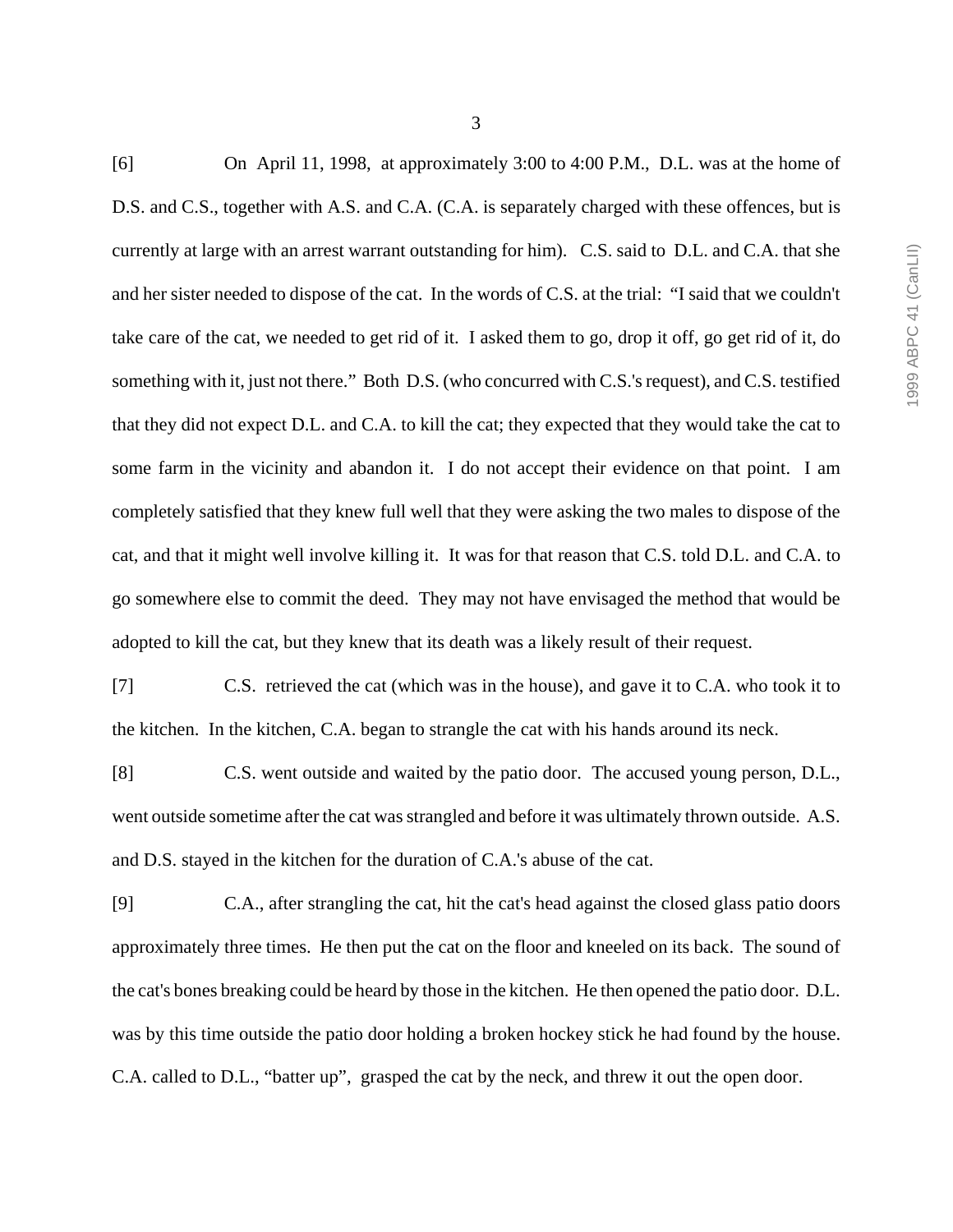[10] The cat was thrown in such a way that it flipped over in the air two or three times. While the cat was still in the air, D.L. struck the cat with the hockey stick as one would a baseball with a baseball bat. The cat fell to the ground. D.L. went to the cat, and struck it in the head four to six times. Only after D.L. was through beating the cat's head was the cat dead. I accept C S.'s evidence that the cat was still breathing after it had been thrown out, and only stopped during D.L.'s striking of its head with the hockey stick.

[11] I do not believe D.L. when he denies hitting the cat in mid-air. I am satisfied beyond a reasonable doubt that he knew what C.A. was doing to the cat, that C.A. said "batter up", and that D.L. was waiting by the patio door with the hockey stick for the sole purpose of hitting the cat in the fashion I have described.

[12] D.S. testified that she saw D.L. strike the cat both when it was in mid-air and on the ground. Though there are some discrepancies in her evidence, I am completely satisfied that it is reliable on these points, and I accept her evidence on them. I find corroboration in the fact that C.S. saw D.L. waiting by the patio doors with the hockey stick before the cat was thrown out. Further, neither C.S. nor A.S. deny that D.L. struck the cat in mid-air; they both say that they turned or walked away, and did not see the cat between it being thrown out the window and it landing on the ground. At point they did look, and saw D.L. strike the cat's head several times with the hockey stick.

[13] In short, I do not believe D.L.'s denials. I also do not believe him when he says that he hit the cat just to put it out of its misery after it hit the ground. I find that his intent was to kill the cat, and his sole motivation was simply to kill. He had no intention of lessening suffering. If some of his actions did result in lessening the cat's suffering, it was a result he neither contemplated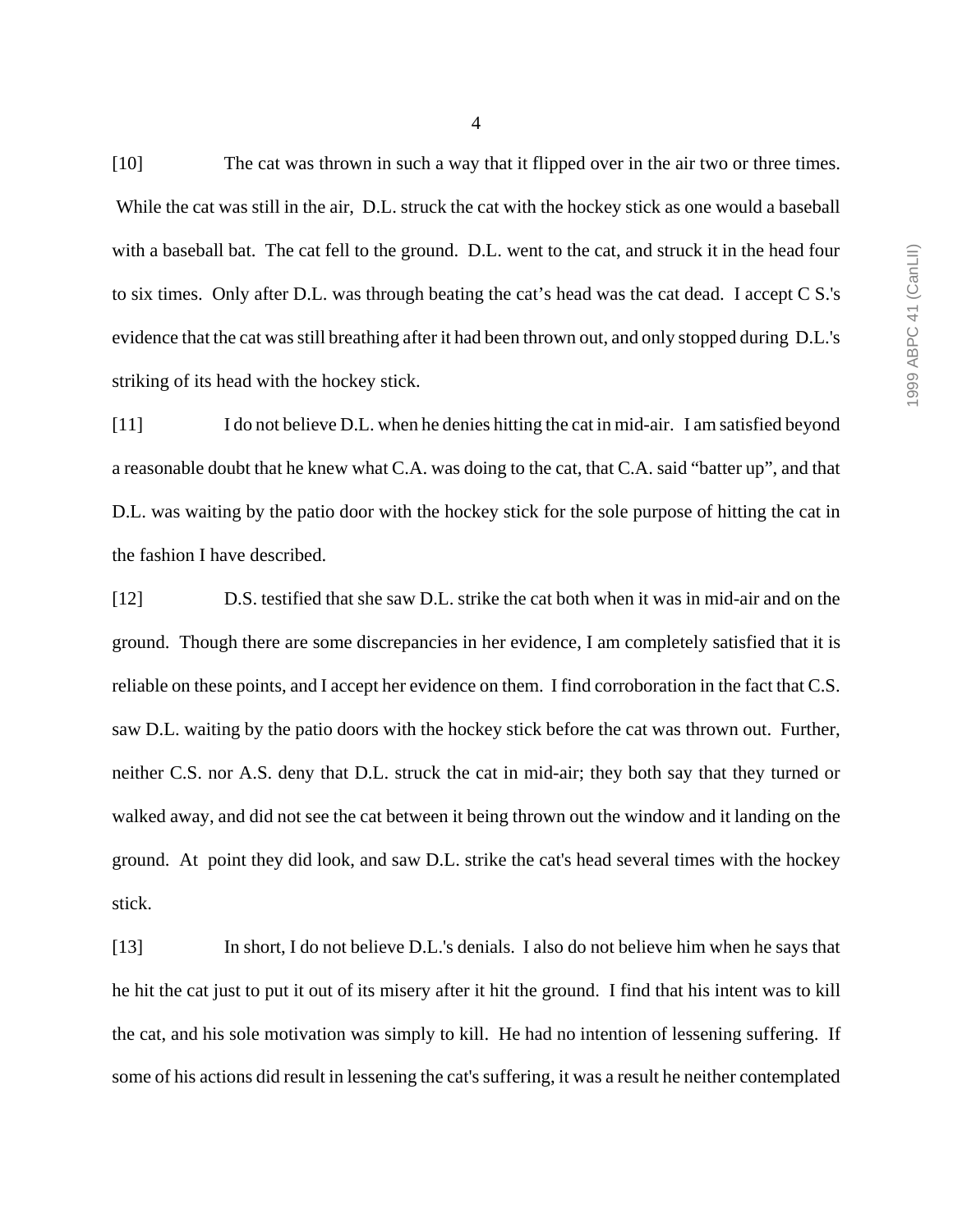nor sought.

[14] Once the cat was dead, C.A. and D.L. put the cat in a bag and took it away for disposal. They took it to a nearby bird sanctuary, and in D.L.'s succinct words: "I chucked it over the fence." They then returned to the residence where both exhibited signs of excitement about what they had done in the killing of the cat. Only after D.L. had a conversation with A.S. (his former girl friend) about a puppy they had once owned, did he express any remorse for his actions. I am satisfied that his remorse was borne of his involvement in the torture and killing of the cat. D.L. told C.S., "I'm not proud of what I just did." He testified that his remorse, and his comment to C.S. arose from having killed the cat, but he also testified that he only killed it to end its suffering. His explanation of his emotions and his comment does not make sense if he had only been trying to help end the cat's suffering. I reject that evidence, and do not believe him. I find that his remorse, and his comment about not being proud of what he had done, arose solely from having participated in the torture of the cat, and beating it to death.

#### **LAW AND ANALYSIS**

## **(1) Was The Cat An Animal Being Kept, At The Time, For A Lawful Purpose?**

[15] When the cat came to C.S. and D.S. it was a stray. However, they adopted the cat by regularly providing it food and shelter. They assumed control of it, and it had become their pet. As a result, when it was killed by C.A. and D.L. it was an animal being kept for a lawful purpose.

### **(2) Did D.L. Wilfully And Without Lawful Excuse Kill, Maim, Or Injure The Cat?**

[16] There is no doubt that D.L. killed the cat, and that he did so wilfully (as that term is defined in section 429(1) of the Criminal Code). It is also without doubt that he injured the cat just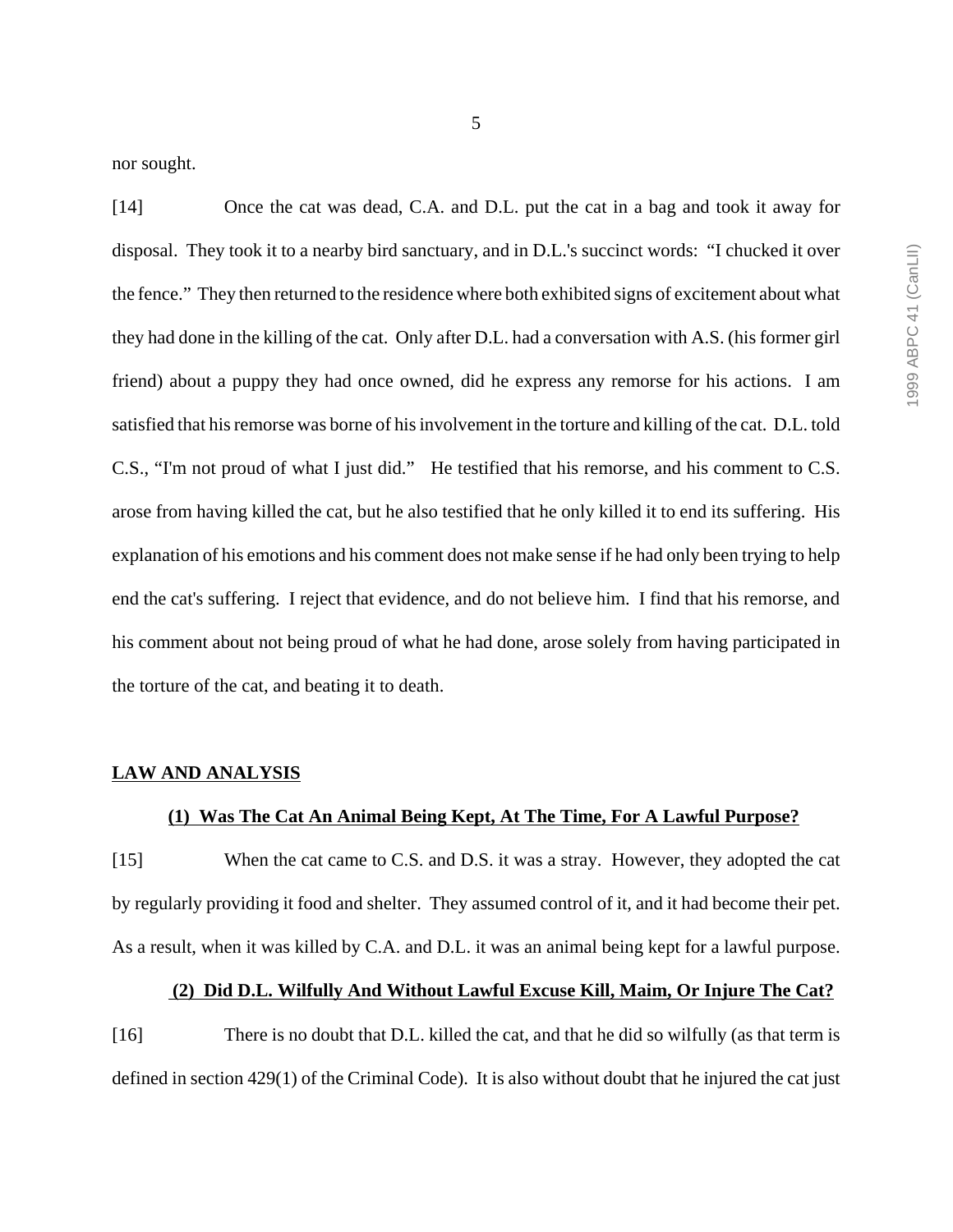1999 ABPC 41 (CanLII) 1999 ABPC 41 (CanLII)

prior to killing it. Again, his acts were clearly wilful.

[17] There is insufficient evidence to conclude in criminal law that he directly "maimed" the cat. I take "maim" in section 445(a) to mean the same that it does in section 244 [i.e.: to render the victim less able to defend him or herself: R. v. Schultz (1962) 133 C.C.C. 174 (Alta. C. A. ); R. v. Innes and Brotchie (1972) 7 C.C.C. (2d) 544 (B.C.C.A.)]. I cannot say that the evidence before me allows me to safely conclude that the injuries inflicted on the cat directly by D.L. rendered it less able to defend itself by the time they were inflicted. By that time, the animal had most likely already been rendered defenceless.

[18] However, I am completely satisfied that C.A. maimed the cat, and D.L. was, in law, a party to that maiming: section 21(1)(c) of the Criminal Code. I find that D.L. foresaw that C.A. was going to torture the cat, and inflict upon it serious injuries which would lead to it being maimed. He encouraged C.A. in his acts by participating in them. He participated in them by positioning himself outside the patio door with a hockey stick so as to be able to hit the cat when C.A. tossed it towards him. D.L., through his encouragement, abetted C.A. in his maiming of the cat.

[19] Accordingly, I find that D.L. wilfully maimed and killed the cat (any acts causing injury are subsumed in the maiming and killing). The question becomes: did D.L. act without lawful excuse?

[20] C.S. and D.S. owned and had control of the cat. They authorized C.A. and D.L. to kill it. As morally reprehensible as many may find their attitude, they had the right in law to issue the cat's death sentence. D.L. had a lawful excuse to kill the cat.

### **(3) Did D.L. Wilfully Cause Unnecessary Pain, Suffering, Or Injury To The Cat?**

[21] Though the cat's owners were able to authorize its death, they were not able to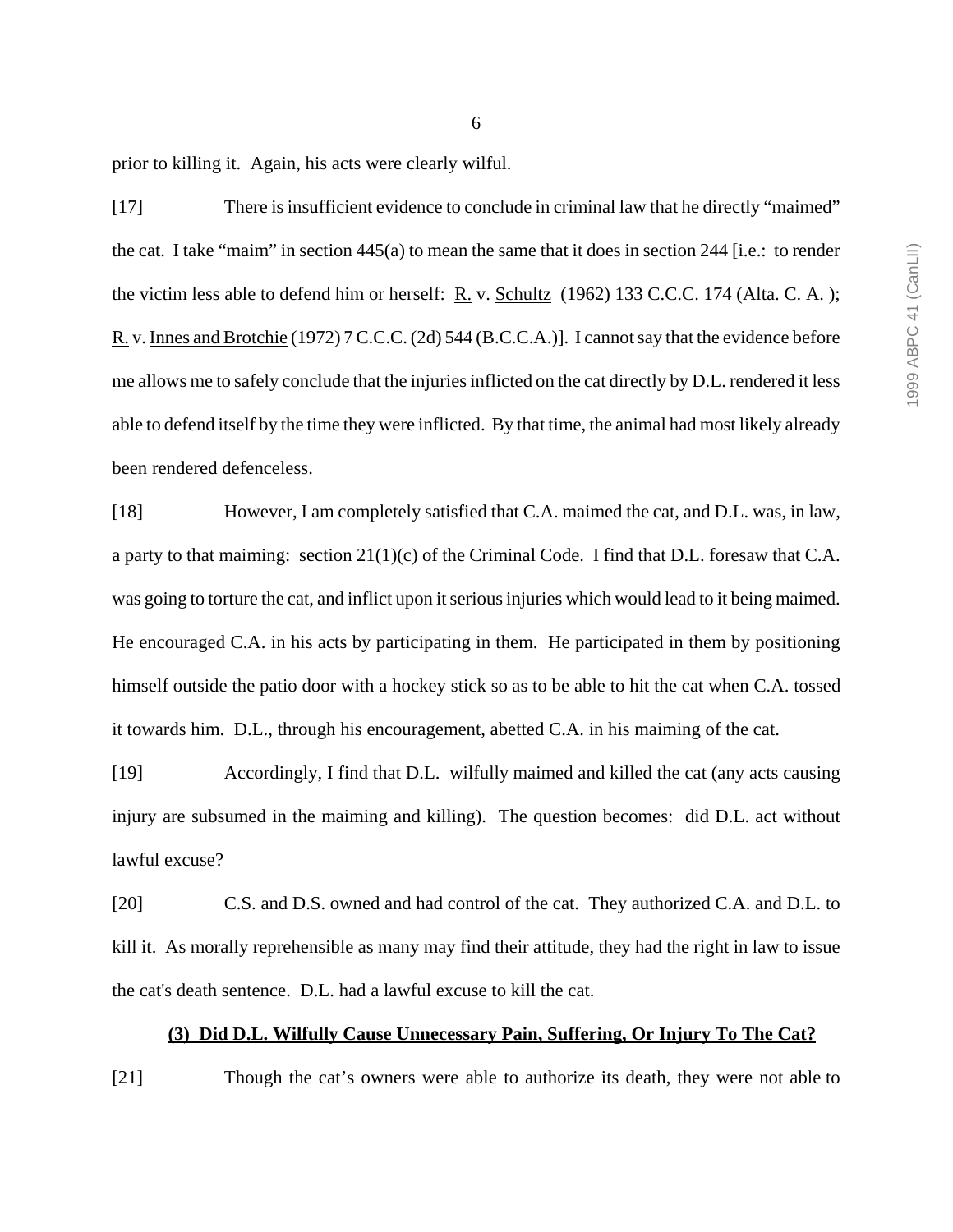authorize criminal acts. The owner of an animal may be able to condemn it to death, but the owner is not able to authorize a method of death the carrying out of which would contravene the criminal law. In other words, an owner cannot legally authorize the putting to death of his or her animal in a manner which violates section 446 of the Criminal Code.

[22] Likewise, an owner of an animal can authorize its maiming, but cannot authorize a method of maiming that violates section 446 of the Code. For example, an animal's owner might authorize the amputation of a dog's leg as part of medical treatment administered by a veterinarian. The amputation would constitute a maiming of the animal, but the method of amputation would not be contrary to section 446.

[23] Accordingly, while the actual killing of the cat by D.L. and C.A. was authorized, it remains to be seen whether the method employed was capable of authorization by the animal's owners.

[24] Section  $446(1)(a)$  reads as follows:

"(1) Every one commits an offence who (a) wilfully causes or, being the owner, wilfully permits to be caused unnecessary pain, suffering or injury to an animal or a bird...."

[25] That which C.A. did to the cat clearly constituted the wilful causing of unnecessary pain, suffering, and injury to the cat. I have found D.L. to have been a party to those acts.

[26] The authorization of the cat's owners to kill the cat could not give C.A. or D.L. the lawful authority to cause unnecessary pain, suffering or injury to the animal. The legal authorization of C.A. and D.L. to kill the cat could not excuse violations of section 446. The acts perpetrated upon the cat when it was in the kitchen clearly violated section 446.

[27] Further, I am satisfied beyond a reasonable doubt that D.L. again violated section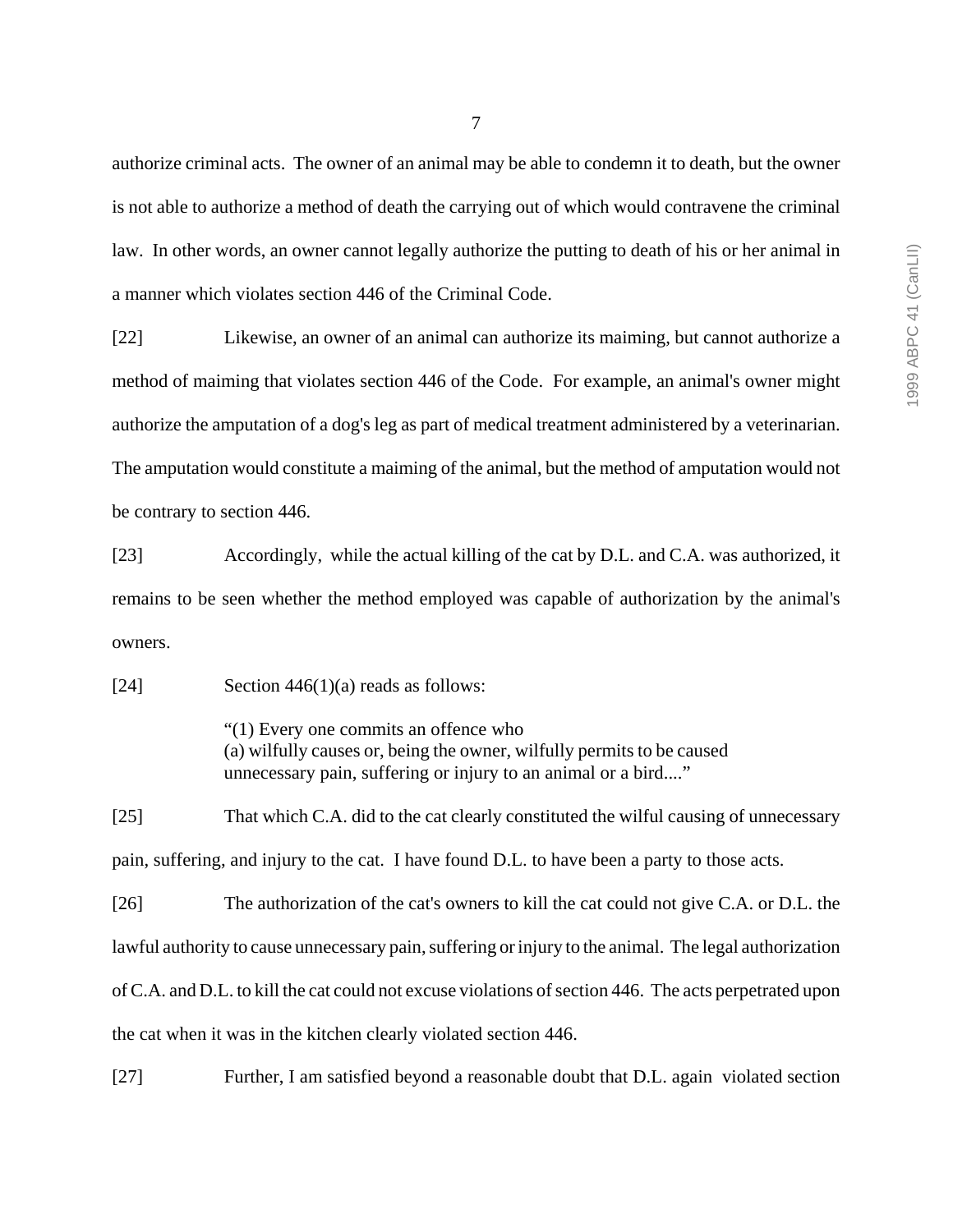8

446 when he struck the cat in mid-air with the hockey stick. The only reasonable inference, and the one which I draw, is that the cat was caused additional unnecessary pain, suffering, and injury when it was so struck.

[28] Further, I am completely satisfied that when D.L. struck the cat several times with the hockey stick after it had landed on the ground, he again inflicted unnecessary pain, suffering and injury to the animal. I accept C.S.'s testimony that she saw the cat still breathing and moving during D.L.'s blows, and the cat only died part way through the beating. I draw the inference that those blows which fell before death caused unnecessary pain, suffering, and injury.

[29] It is important to note that determining what is "unnecessary" requires one to consider what lawful purpose is being effected. In R. v. Amomim [1994] O.J. No. 2824 (Ontario Court of Justice -- Provincial Division), the Honourable Judge Silverman adopted at paragraph 22 the following analysis of Lamer, J.A. (as he then was) in R. v. Menard (1978) 43 C.C.C. (2d) 458 (Que. C.A.) at pp 465-466:

> "Thus men, by the rule of s.  $402(1)(a)$  [the then applicable Criminal] Code section], do not renounce the right given to them by their position as supreme creatures to put animals at their service to satisfy their needs, but impose on themselves a rule of civilization by which they renounce, condemn and repress all infliction of pain, suffering or injury on animals which, while taking place in the pursuit of a legitimate purpose, is not justified by the choice of means employed. 'Without necessity' does not mean that man, when a thing is susceptible of causing pain to an animal, must abstain unless it be necessary, but means that man in pursuit of his purposes as a superior being, in the pursuit of his well-being, is obliged not inflict on animals pain, suffering or injury which is not *inevitable* taking into account the purpose sought and the circumstances of the particular case. In effect, even if it not be necessary for man to eat meat and if he could abstain from doing so, as many in fact do, it is the privilege of man to eat it.

> Considered in terms of the purpose sought the expression 'without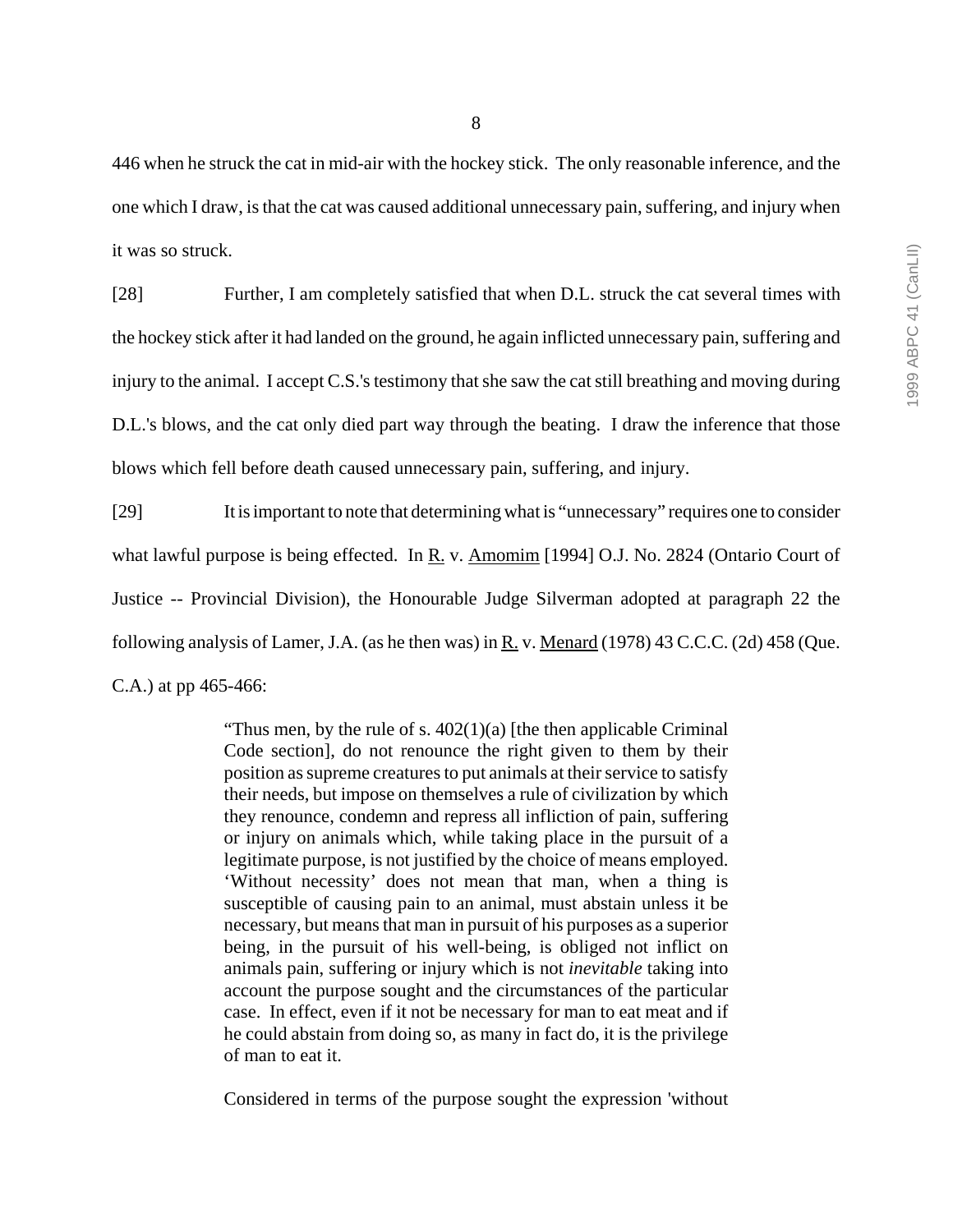necessity' must be interpreted taking into account the privileged position which man occupies in nature.

Considered in terms of the means by which one seeks the purpose which is justified, the expression 'without necessity' takes into consideration all the circumstances of the particular case including first the purpose itself, the social priorities, the means available and their accessibility, etc. One does not kill a steer in the same way that one kills a pig. One cannot devote to the euthanasia of animals large sums of money without taking into account social priorities. Suffering which one may reasonably avoid for an animal is not necessary. In my opinion, in 1953-54 the legislator defined 'cruelty' for us as being from that time forward the act of causing (in the case in issue), to an animal an injury, pain or suffering that could have been reasonably avoided for it taking into account the purpose and the means employed."

[30] I take R. v. Amomim, *supra*, and R. v. Menard, *supra*, to stand for the proposition that what constitutes "unnecessary" pain, suffering or injury is determined by the circumstances of each case, and what in those circumstances could reasonably have been avoided. If the pain, suffering, or injury inflicted could have been reasonably avoided while effecting the lawful purpose in the circumstances of the case, then that pain, suffering , or injury was "unnecessary".

[31] I am of the view that the killing of the cat was one event made up of three parts: the events in the kitchen, the striking of the cat in mid-air, and the striking of the cat's head when it was on the ground. The killing of the cat was authorized in law (i.e.: the cat's owner authorized the killing). However, the killing method adopted inflicted unnecessary pain, suffering and injury during all three parts. The killing of the cat could have reasonably been accomplished without that pain, suffering, or injury; therefore, that pain, suffering, and injury was unnecessary to effect the goal.

[32] Accordingly, and in summary, I find as follows:

(1) The cat was kept for a lawful purpose.